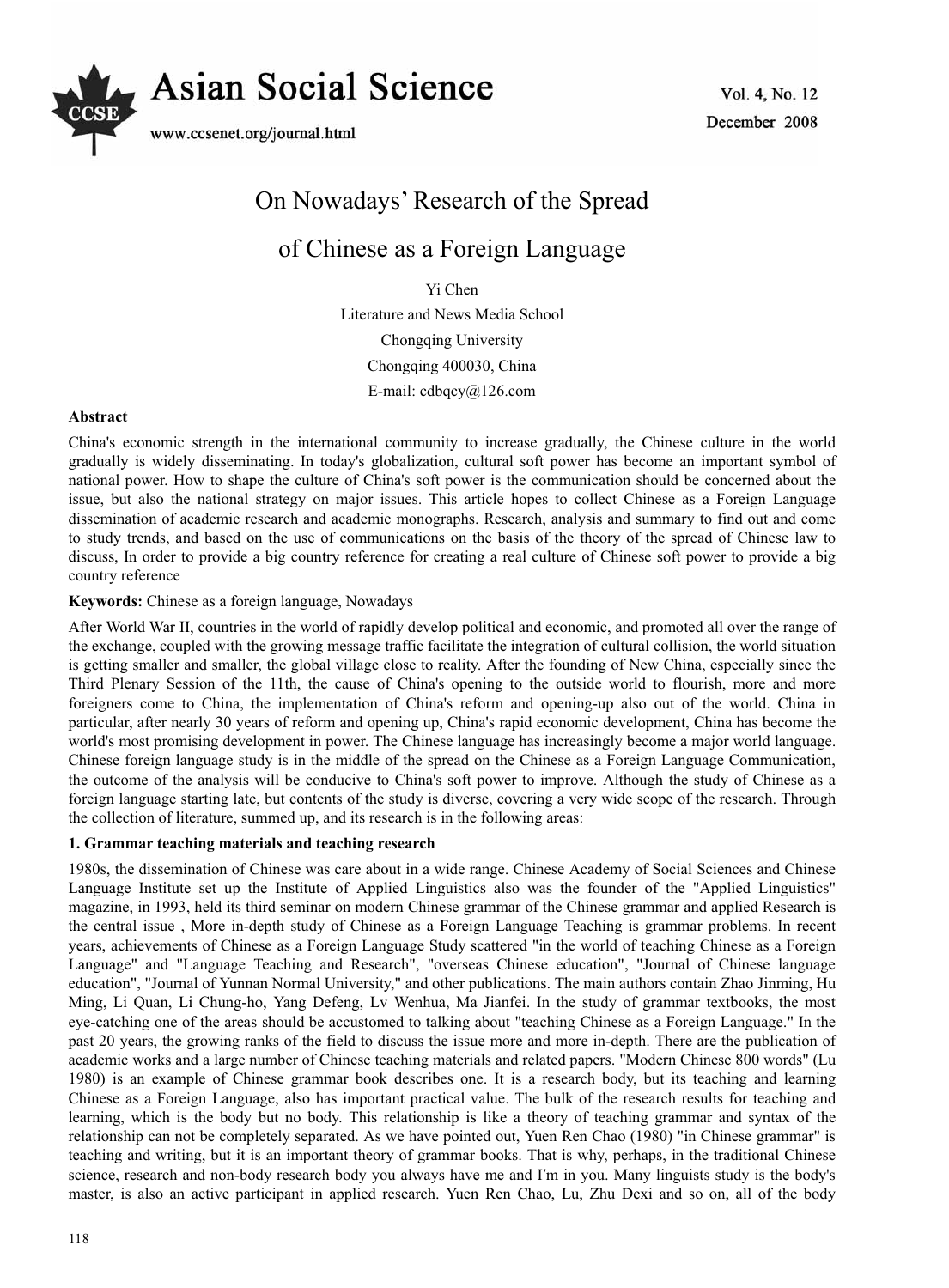language school has made tremendous contributions, but also all concerned about the language of social applications, including planning and language teaching. For example, Lu bisong (1983), Hang Shi (1995), Zhao Jinming (2001), Zhang Dexin (2000, 2001), such as language teaching methods in the study, "Chinese linguistics and teaching Chinese as a Foreign Language" (2002 Kai), "foreign language teaching In the theory and method "(2004 Chapter Huang Yan Liu)," Teaching Chinese as a Foreign Language "(2004, Wu Yong-yi) can be described as classic. "Chinese as a second language teaching materials development in the form of three" (with Cheng Wen 2004) a more detailed study of the "Chinese fan palm beads timely" since the Chinese as a second language teaching materials, they will be divided into three patterns: Word-centered teaching to the text-centered teaching materials and the structure of the language-centered. It is these step-by-step in-depth discussions so that we continue to think, continue to deepen the understanding of the methods in all made important contributions.

## **2. The dissemination of Chinese as a foreign language strategy**

#### *2.1 large spread strategy*

"The application of modern Chinese language teaching, science and technology and the development of three-dimensional" (Pan guoying )(1972). "Long-range development of teaching Chinese as a Foreign Language" (Teng Qingf), "Teaching Chinese as a foreign language and cultural conflict" (Yao Junling), "in the Context of Globalization of Chinese literature with the fuzzy the boundaries of re-writing history" (Wang Ning), "the global economy And the internationalization of education "(LI Wen-juan), and so on, about economic globalization, China's accession to the WTO, the inevitable education with international practice and opening the education market is bound to rise to the concept of further liberation of the Chinese education will face new development space. The competition Look for opportunities to actively explore the international market in the developing deal with the challenges. We must learn to use international rules, the use of the internationalization of education and opening of the original tap a variety of educational resources, the activation mechanism for education, training and application of international human resources, and actively develop domestic and international markets, with a pragmatic attitude to promote the internationalization of education in China To the development of deep-seated. "On Globalization in the context of Chinese language education policies and the right to speak", "Ball or earth: the dissemination of the reality of China's path to choose" (Guo Henan). "The era of globalization and its significance to the dissemination of Chinese language means" (Gao xiaoyan) in his article, such as analysis of the spread of Chinese language is not just a simple act of proliferation, but also analyzes the significance of the spread of Chinese language, Chinese language to explore the spread via. "Chinese strategy of the State" (Zhang Yi), "Chinese language teaching to promote the globalization " (Wang Jiping) in the paper he pointed out that in the current market demand for Teaching Chinese as a Foreign Language, it is "high season", but we have to find out "weaknesses" at our own Chinese as a Foreign Language .

So that the Chinese language teaching, whether at home or abroad, in order to be able to truly welcome scholars, and the real globalization to promote Chinese language teaching. Thus rely on the national, economic services, and carry forward the tradition of promoting the Chinese language. "Strengthening the international language to promote the dissemination of diverse cultures and common development," Zhang Xinsheng said: We should have Chinese as a foreign language on China's soft power building an important position from the perspective of globalization in the economic, political, cultural, educational and other aspects of a major strategy .The purpose is to promote diversity in the context of globalization of culture and common development. "Teaching Chinese as a Foreign Language remodeling soft power" (Wu Li) in the paper pointed out that the Chinese language and culture and should be economic development, not only to make a "big international circle" concept for the modernization drive for a favorable international environment, and More importantly, the need to implement to promote the dissemination and development strategies can more successfully participate in international competition in the language and culture, develop export-oriented language and culture. "Cross-cultural context to explain the vision of dialogue and integration" (2004 Luling editor-in-chief) mentioned that the language and culture is a kind of convergence and integration of teaching is to build contacts and interaction main way.

#### *2.2 Chinese as a foreign language talent-building strategy*

"What's the need to disseminate what kind of talent" in the article, Yu Yang pointed out: Today's society is information-based high-speed operation of the society. I try to be grouped into two major parts: school-educated population and quality of technical quality. Science literacy skills and knowledge learned. This was followed by the master of multimedia network technology. The third is the ability of skilled about news. "Contemporary China's publisher and the pursuit of a dream" (Huang Yi), said: At present, although the publishing industry has also opened to the people of the background of overseas, even in the selection of overseas grew up with the advantages of bilingual professionals, with the pursuit which introduce to the Foreign readers a true contemporary China's, then our ideals will be realized one day. In these paper "Chinese as a foreign language professionals to deal with the problem and building measures" Lu Hua and Lee Yecai point out: the world, "Chinese fever" highlights "Shortage of teachers" of the Chinese as a Foreign Language .there is an urgent need to strengthen the building of professional Chinese as a Foreign Language,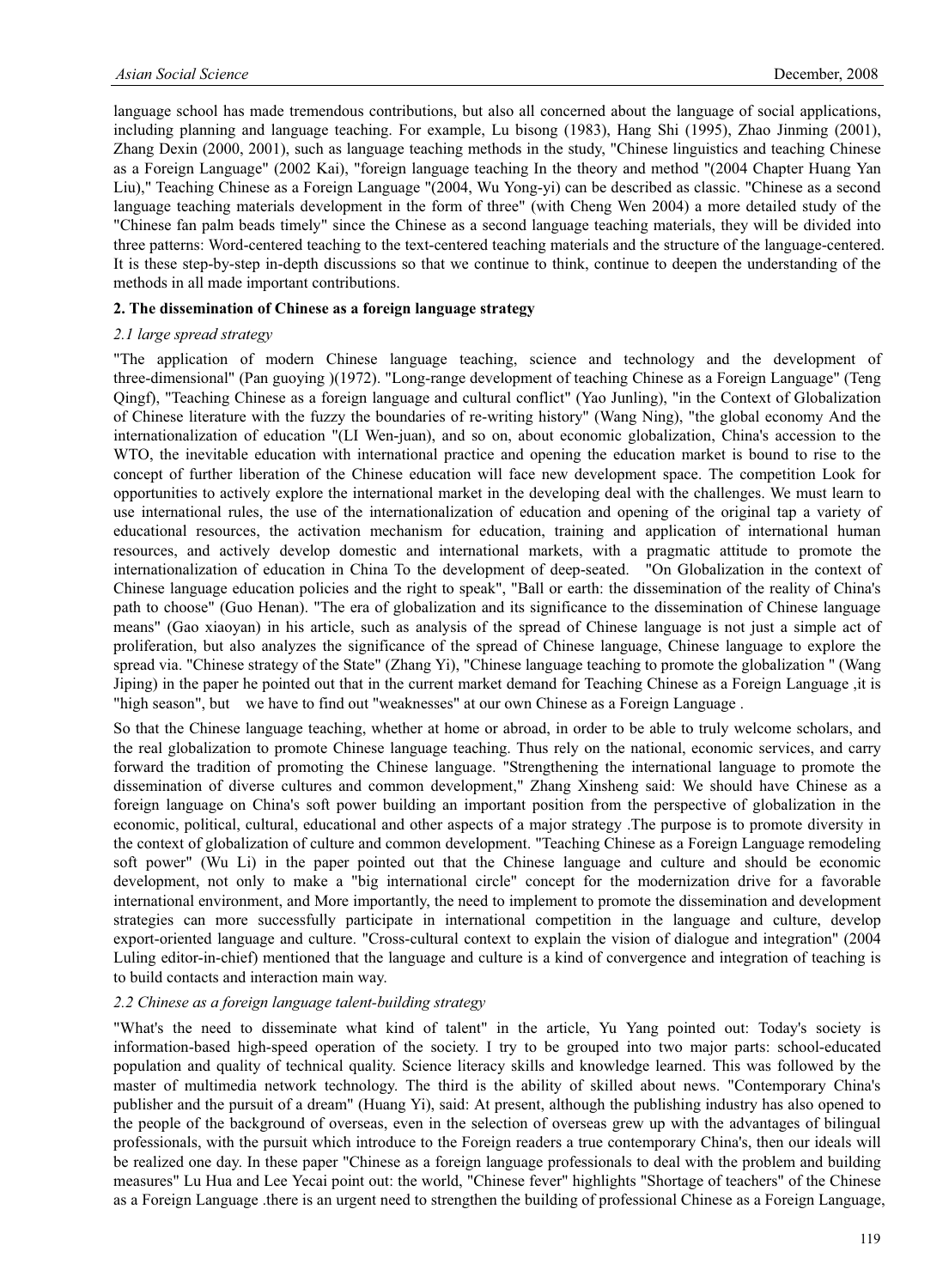training Chinese as a foreign language's teacher. "The Chinese international media: Problems and Solutions" Chung Mong-juan Claim on the world's serious shortage of Chinese teachers, strengthening disciplines at the same time pay attention to the Chinese as a foreign language teacher training envisaged. In "The rise of teaching Chinese as a Foreign Language and Chinese output," make recommendations: the teachers, teaching materials, media, education abroad, and student recruitment efforts.

#### *2.3 Foreign media strategy*

"Power of information - news media and national development" (Sun juncheng, 2006) in his book Liang Heng said in the preface, the book "in the dissemination of information on how to participate in the cause of national development strategies of the issues discussed." Mentioned it is the original insights in using the media to increase the soft power, in particular in information power, media power, industry power, culture power. "On China's copyright trade of books for the first time surplus "under the analysis of the full text of the publication of the reasons for success, put forward "China's Book Program" to increase investment, the charge of translation quality characteristics by constructing and go " going out "strategy, the publishing industry to have a more positive attitude. "On Globalization and the mass media, the conflict, Interactive" (2002 Tsinghua University Press, Yin Hong Li Bin ) In the book, "The proliferation of Internet in China," Jin jianbin put forward the proliferation of the Internet in China is of special significance This is also the dissemination of Chinese as a foreign language the most important aspect.

#### **3. The dissemination of historic Chinese as a foreign language study**

"About the dissemination of the Tang Dynasty's" the article Details of the Chinese language in Japan, South Korea's religious and cultural history .it is a promotion in research experience. Mr. Dong Ming's "Ancient Chinese History of Chinese foreign dissemination" (Encyclopedia of China Publishing House, 2002),in this area it is a ground-breaking works. Dong consider Ancient Chinese and words as theme, Chinese dynastic history as sequence, countries and regions accept Chinese characters as the main subjects, that is, 'Chinese cultural circle' as the main study subjects, and the peri-ring, involving the South Asian region, Southeast Asia, Central Asia, West Asia, Europe, religious groups. "hundreds of thousands of lengthy character, clearly reveals the different historical periods of Chinese characters in the above-mentioned countries and regions and related religious groups in the dissemination of the case, including the dissemination of the main body of the object, scope, content That way, means, methods, depth, as well as the results of the achievements, the impact of the experiences and lessons should be learned and so on. As a system of ancient Chinese characters on our country to spread the history of a monograph, is great, covers a wide range, could be described as a unified scientific and academic, information and readability of both works. "50 years of teaching Chinese as a Foreign Language - Looking back at the turn of the century, and thinking," recalled the development of teaching Chinese as a foreign language course. Wang Jiang referred to foreign students studying in the development of Chinese language teaching has been 53 years since the "Teaching Chinese as a Foreign Language", the name of the subject from 1983 has been raised so far for more than 20 years. In the meantime Chinese the international situation and subjects China's economy and society have changed dramatically, China teaching has developed into an international Chinese teaching. In the globalization of the world economy to strengthen gradually today, We believe we have to take a look Teaching Chinese as a Foreign Language ups and downs in the past and ponder over the new international situation in the global Chinese as a second language teaching position of the subject and looking forward to the global Chinese as a second language teaching. "The domestic Chinese as a Second Language Acquisition 20" (Shi Jia-Wei, 2006) summed up the system to disseminate Chinese as a Foreign Language Research and Put people to build their own system of research ideas

#### **4. On the Chinese as a foreign language communication and culture comparative study**

A language or cultural characteristics is more clearly in contrast. This area is characterized by comparing applications to solve problems. People thought that students learn a second language the most difficult to place a second language and mother tongue is a greater difference between the local. It is now also recognize that students learn the difficulties lie in two languages is not always the difference, and the two languages are often similar, or specious. Language itself is not only a cultural phenomenon; it is the carrier of culture and information. A load of different languages grow up with different social, geographical, historical and cultural formation. It found that on many occasions the communication is not a misunderstanding of language but because of the culture. As a result, Chinese cultural content in teaching and t cross-cultural communication, have been the focus of discussion in this area. "Chinese cultural features and significance of cultural transmission" (Liang-hua), "Globalization of the local culture" (Li Qingxia) from the perspective of globalization and localization analysis of the cultural context of the emergence of the phenomenon, pointing out the limitations of local culture Globalization and its impact on the counter to the overall interests of the Earth's core, all of the different local culture of interdependence is an irreversible trend. Therefore, Culture can not be divorced from the practice of local culture and globalization alone, I believe only in the culture of globalization it can be completed

In short, the spread of Chinese as a foreign language, whether foreign or domestic, are not new things, but it is a thing of the rise, it is difficult to make an "either-or" experience and defined. In Chinese as a Foreign Language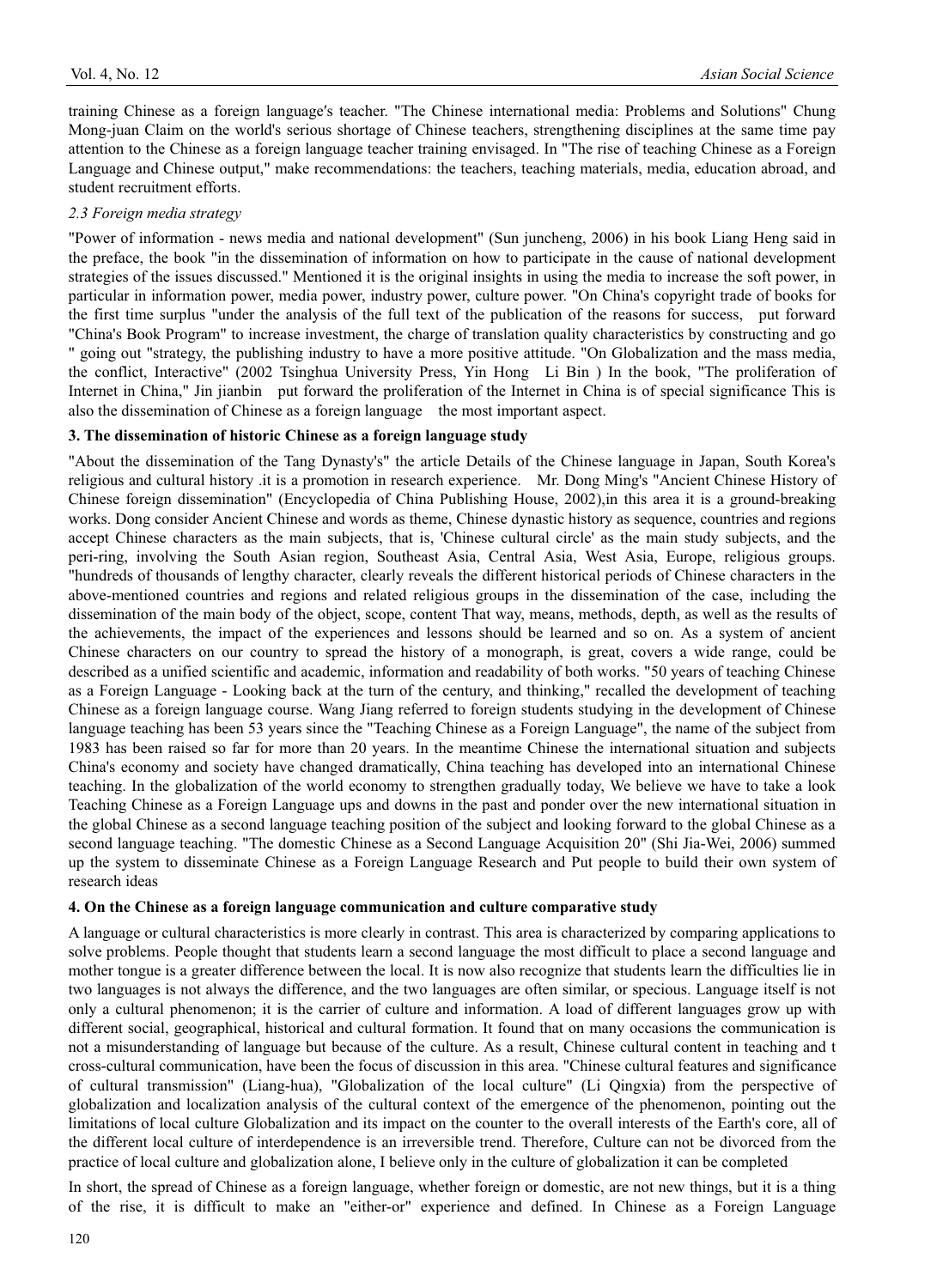Communication Research found that Experts more care in Chinese as a Foreign Language teaching and practice of teaching materials and methods of cultural transmission and dissemination of the development trend of Chinese as a foreign language study, the little in Chinese as a Foreign Language Communication in the basic theory of Chinese as a foreign language in the dissemination of practice.

Whether we can apply of the basic theory of communication, from the dissemination of the basic elements of the Chinese language, history, through the analysis of the spread of Chinese as a foreign language so that to identify the basic law, to reveal the significance of the dissemination of Chinese as a Foreign Language, so that to spread Chinese as a Foreign Language in the Context of Globalization and How to deal with practical methods and strategies, is an important state affairs.

## **References**

Amand, Matra. (2005). *World Communication and cultural hegemony and strategic thinking of the history of the spread.* Translation Publishing House.

Chen Xiaohua. (2007). On the globalization of Chinese language education under the conditions of the cultural heritage. *Education Exploring.* 

Cheng Ming. (2003). *Maslow philosophy.* Beijing Jiuzhou Publishing House.

Dai Lu. (2001). On the Thought of a culture globalization. *China Youth Daily,*12(10).

Guo Bonan. (2007). *On cross-cultural dissemination.* Foreign Mass.

Guo Henan. (2007). Choice of Reality Path for China Overseas Transmission. *News knowledge.*

Guo xi. (2004). Chinese as a foreign language school. *Said a little. To learn Chinese,*(4).

Han Ran. (2007). Cross-cultural exchanges between the teaching of Chinese language and measures the impact of Language and Translation. *Chinese Language.*

Han Yu. (2007). Letter to speed up the world is a big thing - the building of overseas Confucius Institute by leaps and bounds. *China Education Review.*

Hong Qingjiao. (2005). Teaching Chinese as a foreign language in the ascendant of Chinese exports. *Ningbo Institute of Education Journal,*(3)*.*

Huang Jinzhang. (2004). *Chinese as a foreign language for teaching theories and methods.* Beijing University Press.

Li Kai. (2002). *Chinese linguistics and Chinese as a Foreign Language Teaching.* China Social Science Publishing House.

Lu Hua and Li Yecai. (2007). Chinese as a foreign language and professional building measures *Hengshui University Journal,*(3)*.*

Lu Ling. (2004). *Vision integration - cross-cultural dialogue and explain the context.* Social sciences Press.

Nick, Stevenson. (2001). *Awareness of media culture.* Business Press.

Qian Xujing. (1999). *Foreign students learning Chinese at the time of anxiety - China Institute of Teaching Chinese as a Foreign Language in the sixth academic research papers.* Beijing: Chinese Teaching Press.

Sheng Wenjie. (2007). How to meet the Spirit of Chinese. *Business News*.

Shi Jiawei. (2006). *Chinese domestic Second Language Acquisition Research in 20 years.* Chinese Teaching and Research.

Sun Jucheng. (2006). *Information - Communication and Public Information of the State Development.* People's Publishing House.

Wang Jiping. (2006). To promote the globalization of Chinese language teaching. *Yunnan Normal University Journal.(Chinese as a Foreign Language Teaching and Research Edition).*

Xhen Xuelian and Liang Yibin. (2007). *Chinese teaching heat - Overseas opportunity to the publication of teaching materials.* China Press and Publication.

Yin Hong and Li Bin. (2002). *Globalization and conflict in the mass media integration.* Tsinghua University Press.

Zang Julin. (2006). Possession of a –lin go out the pace of new projects. *Chinese Journal of Radio and Television*.

Zhang Wenjie. (2006). Domestic dissemination of the status quo of teaching Chinese as a Foreign Language Study - A sample based on Huhan International Institute of Education. *Young Reporter,*(22).

Zhang Xiping and Liu Ruomei. (2006). The promotion of policies, and the Chinese foreign dissemination of Applied Linguistics. *Foreign language study.*